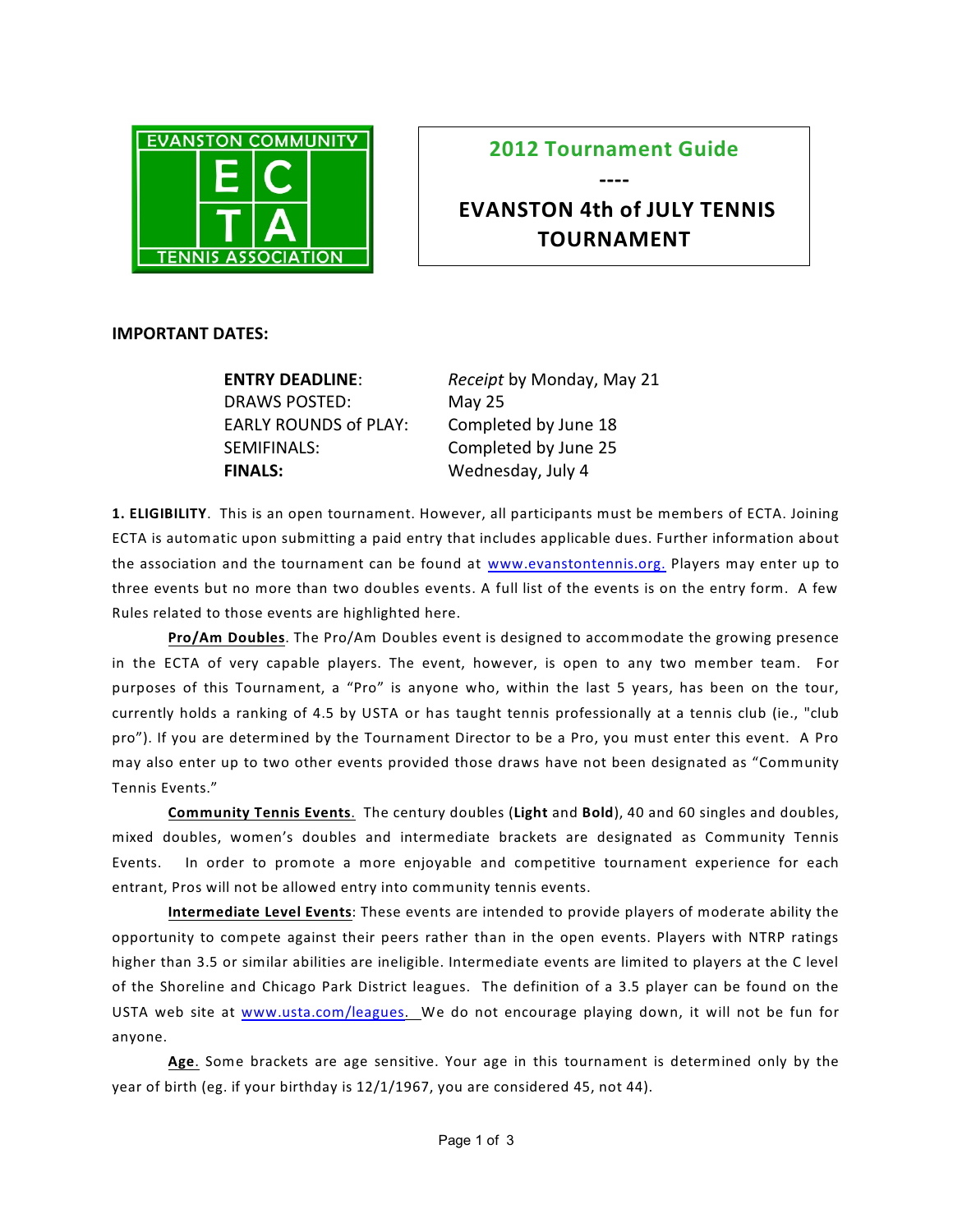**2. EMAIL.** You must include your e-mail address and those of your partner(s). Email will be the primary form of communication with you on all tournament matters.

**3. ON-LINE REGISTRATION**: *All registrations will be made on-line*. (Call a Tournament Director if this is a problem). You can register directly at: <http://www.evanstontennis.org/> Each entrant must submit a completed official Entry Form. Doubles partners must each submit a completed form with entry fee.

**4. ENTRY FEES:** Entry Fee is \$45 for each adult (age 18 and over) which includes a \$30 tournament fee and \$15 for your 2012 ECTA membership. If your 2012 dues have previously been paid, send an email advice of the same to ECTA Treasurer at [charlesfriedl@aol.com](mailto:CharlesFriedly@aol.com)., and any duplicate payment will be returned. *An entry form without the appropriate entry fee will not be accepted.*

**5. PAYMENT**: Payment may be made thru PayPal or by Check. If you elect PayPal, click on the PayPal link at the bottom of the official Entry form and complete your payment. If you prefer personal check, make it payable to *Evanston Community Tennis Association* and deliver to*:* ECTA Treasurer, 1313 Cleveland Street, Evanston, Illinois 60202.

**6. ENTRY DEADLINE:** Entry forms & fees must be *received* no later than Monday, May 21.

**7. POSTING OF EVENTS, DRAWS:** The Tournament Director will post the draws by May 25. The Tournament Director reserves the right to reassign entries in all brackets in order to allow for a good tennis experience and reserves the right to cancel or combine events with insufficient entrants. (If cancellation leaves an entrant without any event in the tournament, that entrant's fee will be refunded.) The tournament events and draws will be posted on the USTA website on about May 25 and can be located using...

the **USTA Tournament ID: 850056512 ;** or at the link ...

**http://tennislink.usta.com/TOURNAMENTS/TournamentHome\_New/Tournament.aspx?T=123962**

*Please Note* that all final communications and information will be posted on the ECTA website and/or through our e-mail contact. Please inquire first with the Tournament Director FIRST with any questions.

**8. TOURNAMENT SCHEDULE:** Matches in rounds up to and including semi-finals (but not the finals) are self-arranged matches ("SAM") by the players. ECTA will reserve courts for the Semi-Finals on June 25 but players are free to self-arrange their semi-final matches provided they are completed by the rain-out date of June 26. The draw sheet for each event will indicate the latest date for completion of each round. Matches must be played by the deadlines. Entrants may be defaulted for failure to play by the deadline. To protect yourself against default, immediately advise the Tournament Director of the reason you will be unable to keep to the schedule.

**9. ARRANGING MATCHES**: Participants will be e-mailed telephone numbers and email addresses of players in their events. Each first-round player is responsible for promptly contacting his/her opponent(s) to arrange a mutually agreed time and match location. Every match *winner* is responsible for promptly contacting their new opponent(s) and arranging the next match.